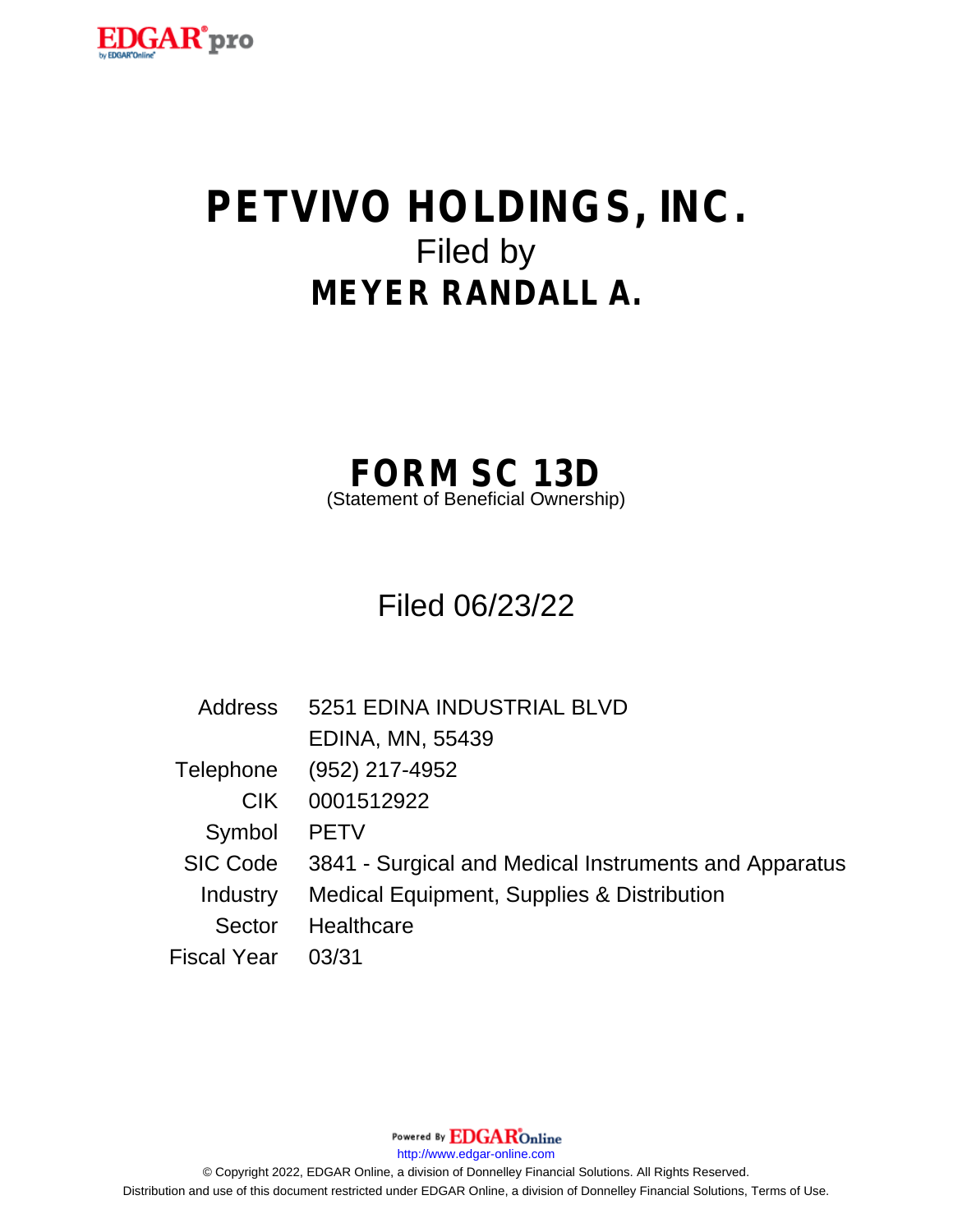## **UNITED STATES SECURITIES AND EXCHANGE COMMISSION**

Washington, D.C. 20549

### **SCHEDULE 13D**

Under the Securities Exchange Act of 1934 (Amendment No.)\*

### PETVIVO HOLDINGS, INC.

(Name of Issuer)

Common Stock, \$0.001 par value (Title of Class of Securities)

716817200

(CUSIP Number)

**Randall Meyer** c/o PetVivo Holdings, Inc. 5251 Edina Industrial Blvd. Edina, Minnesota 55439  $(952)$  405-6216

(Name, Address and Telephone Number of Person Authorized to Receive Notices and Communications)

**March 11, 2014** 

(Date of Event which Requires Filing of this Statement)

If the filing person has previously filed a statement on Schedule 13G to report the acquisition that is the subject of this Schedule 13D, and is filing this schedule because of Rule 13d-1(e), 13d-1(f) or 13d-1(g), check the following box.  $\Box$ 

Note: Schedules filed in paper format shall include a signed original and five copies of the schedule, including all exhibits. See Rule 13d-7 for other parties to whom copies are to be sent.

\*The remainder of this cover page shall be filled out for a reporting person's initial filing on this form with respect to the subject class of securities, and for any subsequent amendment containing information which would alter disclosures provided in a prior cover page.

The information required on the remainder of this cover page shall not be deemed to be "filed" for the purpose of Section 18 of the Securities Exchange Act of 1934 ("Act") or otherwise subject to the liabilities of that section of the Act but shall be subject to all other provisions of the Act (however, see the Notes).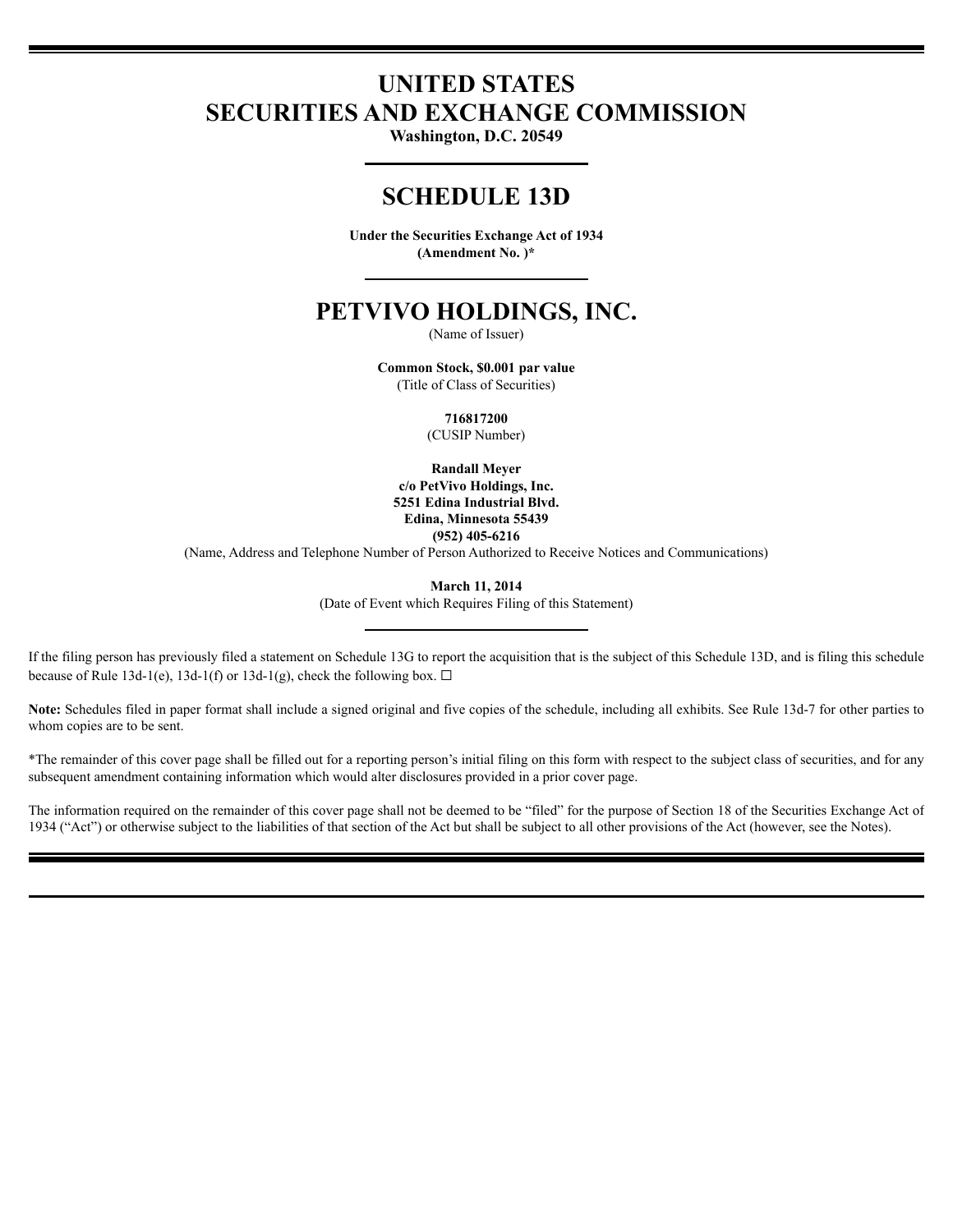| $\vert$ 1                                                                                                                                      | NAME OF REPORTING PERSON                                                                       |                  |                                                                                             |  |  |  |
|------------------------------------------------------------------------------------------------------------------------------------------------|------------------------------------------------------------------------------------------------|------------------|---------------------------------------------------------------------------------------------|--|--|--|
|                                                                                                                                                | <b>Randall Meyer</b>                                                                           |                  |                                                                                             |  |  |  |
| $\overline{2}$                                                                                                                                 | CHECK THE APPROPRIATE BOX IF A MEMBER OF A GROUP<br>(a)<br>(b)                                 |                  |                                                                                             |  |  |  |
| $\mathbf{3}$                                                                                                                                   | <b>SEC USE ONLY</b>                                                                            |                  |                                                                                             |  |  |  |
| $\overline{\mathbf{4}}$                                                                                                                        | <b>SOURCE OF FUNDS</b>                                                                         |                  |                                                                                             |  |  |  |
|                                                                                                                                                | $\bf{00}$                                                                                      |                  |                                                                                             |  |  |  |
| $\overline{\mathbf{5}}$                                                                                                                        | CHECK BOX IF DISCLOSURE OF LEGAL PROCEEDINGS IS REQUIRED PURSUANT TO ITEMS 2(d) OR 2(e) $\Box$ |                  |                                                                                             |  |  |  |
| 6<br>CITIZENSHIP OR PLACE OF ORGANIZATION                                                                                                      |                                                                                                |                  |                                                                                             |  |  |  |
|                                                                                                                                                | Minnesota                                                                                      |                  |                                                                                             |  |  |  |
|                                                                                                                                                |                                                                                                | 7                | <b>SOLE VOTING POWER</b>                                                                    |  |  |  |
| <b>NUMBER OF</b><br><b>SHARES</b><br><b>BENEFICIALLY</b><br><b>OWNED BY</b><br><b>EACH</b><br><b>REPORTING</b><br><b>PERSON</b><br><b>WITH</b> |                                                                                                |                  | As of March 11, 2014: 810,175 <sup>(1)</sup><br>As of June 22, 2022: 576,991 <sup>(2)</sup> |  |  |  |
|                                                                                                                                                |                                                                                                | 8                | <b>SHARED VOTING POWER</b><br>$\bf{0}$                                                      |  |  |  |
|                                                                                                                                                |                                                                                                | $\boldsymbol{9}$ | SOLE DISPOSITIVE POWER                                                                      |  |  |  |
|                                                                                                                                                |                                                                                                |                  | As of March 11, 2014: 810,175 <sup>(1)</sup><br>As of June 22, 2022: 576,991 <sup>(2)</sup> |  |  |  |
|                                                                                                                                                |                                                                                                | 10               | SHARED DISPOSITIVE POWER                                                                    |  |  |  |
|                                                                                                                                                |                                                                                                |                  | $\bf{0}$                                                                                    |  |  |  |
| 11                                                                                                                                             |                                                                                                |                  | AGGREGATE AMOUNT BENEFICIALLY OWNED BY EACH REPORTING PERSON                                |  |  |  |
|                                                                                                                                                | As of March 11, 2014: 810,175 <sup>(1)</sup><br>As of June 22, 2022: 576,991 <sup>(2)</sup>    |                  |                                                                                             |  |  |  |
| 12                                                                                                                                             | CHECK BOX IF THE AGGREGATE AMOUNT IN ROW (11) EXCLUDES CERTAIN SHARES<br>$\Box$                |                  |                                                                                             |  |  |  |
| 13                                                                                                                                             | PERCENT OF CLASS REPRESENTED BY AMOUNT IN ROW (11)                                             |                  |                                                                                             |  |  |  |
|                                                                                                                                                | 5.78%                                                                                          |                  |                                                                                             |  |  |  |
| 14                                                                                                                                             | TYPE OF REPORTING PERSON                                                                       |                  |                                                                                             |  |  |  |
|                                                                                                                                                | $\mathbf{IN}$                                                                                  |                  |                                                                                             |  |  |  |

(1) Prior to the Form 4 filed with the SEC on November 19, 2018 reflecting Mr. Meyer's acquisition of certain shares of Common Stock of the Company pursuant to the merger with Gel-Del Technologies, Inc., Mr. Meyer owned 810,175 shares of Common Stock of the Company (unadjusted for the two (2) reverse stock splits of the Company) (as reported in the Form 3 filed with the SEC on June 8, 2015).

(2) Includes 563,568 shares of Common Stock held directly by Mr. Meyer and (ii) 13,423 shares of Common Stock that are issuable upon the exercise of warrants held by Mr. Meyer.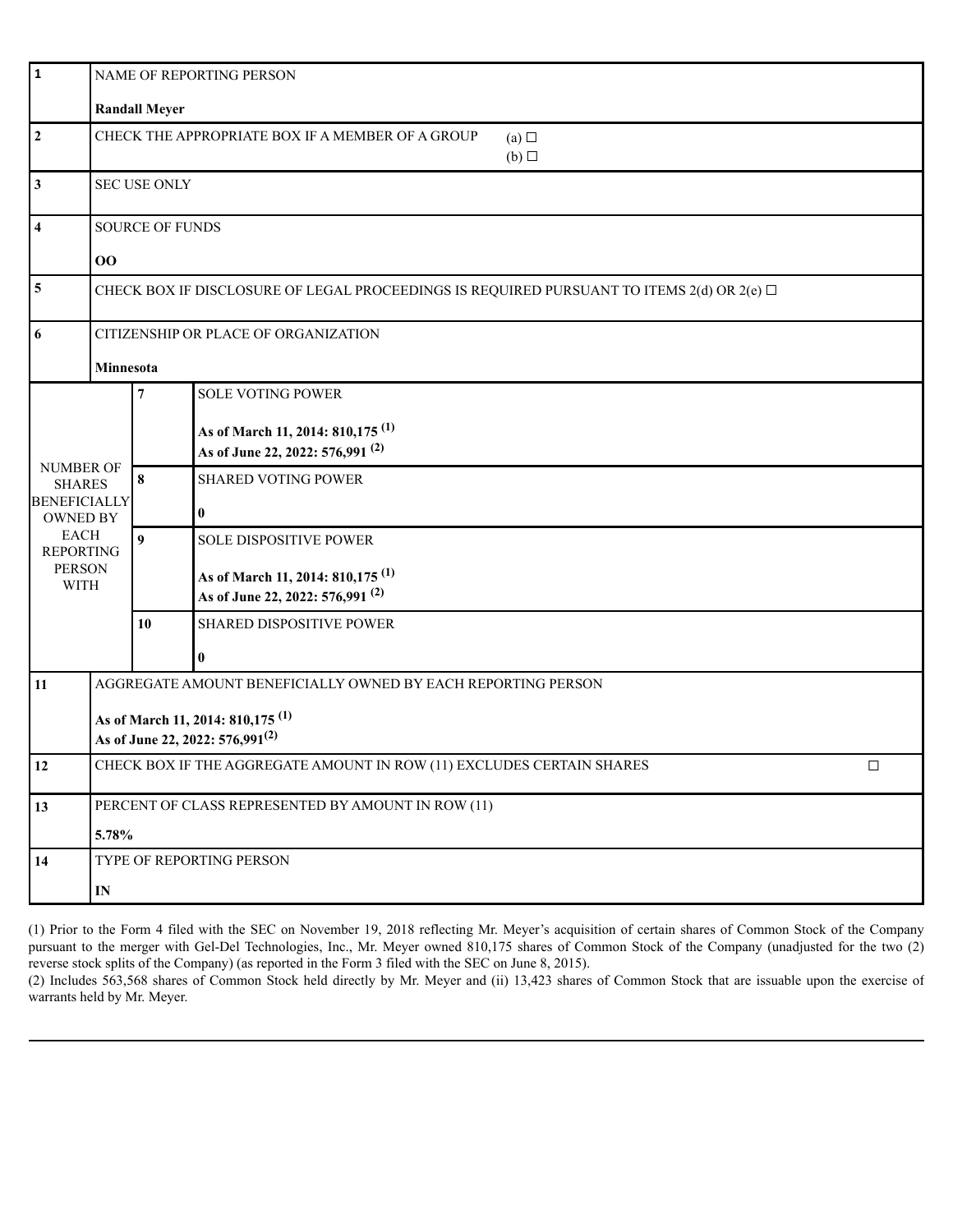#### **ITEM 1. SECURITY AND ISSUER**

This Schedule 13D relates to the Common Stock, \$0.001 par value (the "Common Stock"), of PetVivo Holdings, Inc. a Nevada corporation (the "Issuer" or "Company"). The address of the principal executive office of the Issuer is 5251 Edina Industrial Blvd., Edina, Minnesota 55439.

#### **ITEM 2. IDENTITY AND BACKGROUND**

(a) This statement is being filed by Randall Meyer ("Mr. Meyer" or the "Reporting Person").

(b) The business address of the Mr. Meyer is 5251 Edina Industrial Blvd., Edina, Minnesota 55439.

(c) Mr. Meyer is the Company's Chief Operating Officer.

(d) During the last five years, Mr. Meyer has not been convicted in any criminal proceedings.

(e) During the last five years, Mr. Meyer has not been a party to a civil proceeding of any judicial or administrative body of competent jurisdiction as a result of which such person was or is subject to a judgment, decree or final order enjoining future violations of, or prohibiting or mandating activities subject to, federal or state securities laws or finding of any violation with respect to such laws.

(f) Mr. Meyer is a resident of the United States of America.

#### **ITEM 3. SOURCE AND AMOUNT OF FUNDS OR OTHER CONSIDERATION**

On March 11, 2014, the Board of Directors of the Company (then known as Technologies Scan Corp.) authorized the execution of a securities exchange agreement (the "Securities Exchange Agreement") with PetVivo Inc., a Minnesota corporation. On March 11, 2014, Mr. Meyer reported ownership of 810,175 shares of common stock of the Company on a Form 3 filed with the SEC on June 8, 2014.

On April 10, 2017, the effective date of the merger, the Company acquired Gel-Del Technologies, Inc. ("Gel-Del") through a share exchange agreement whereby Mr. Meyer received 422,838 shares of Common Stock of the Company in exchange for his shares of Gel-Del. This was reported on a Form 4 filed with the SEC on November 19, 2018.

On January 20, 2017 the Board of Directors of the Company (the "Board") deemed it in the best interest of the Company to settle outstanding past due compensation of \$307,750 owed to Mr. Meyer for \$30,750, that was subsequently converted into 461,250 shares of Common Stock at \$.066 per share. This decision was ratified by the Board on June 26, 2017. This was reported on a Form 4 filed with the SEC on November 19, 2018.

On January 15, 2019, the Board approved the issuance of 46,875 warrants for purchase of Common Stock of the Company to Mr. Meyer, vested immediately, for a term of ten years with a strike price of \$.30 per share and a one-time protection against a reverse split whereby the strike price will not be adjusted upon combination of outstanding shares of stock; this warrant was issued for exemplary service to the Company. This was reported on a Form 4 filed with the SEC on February 26, 2019.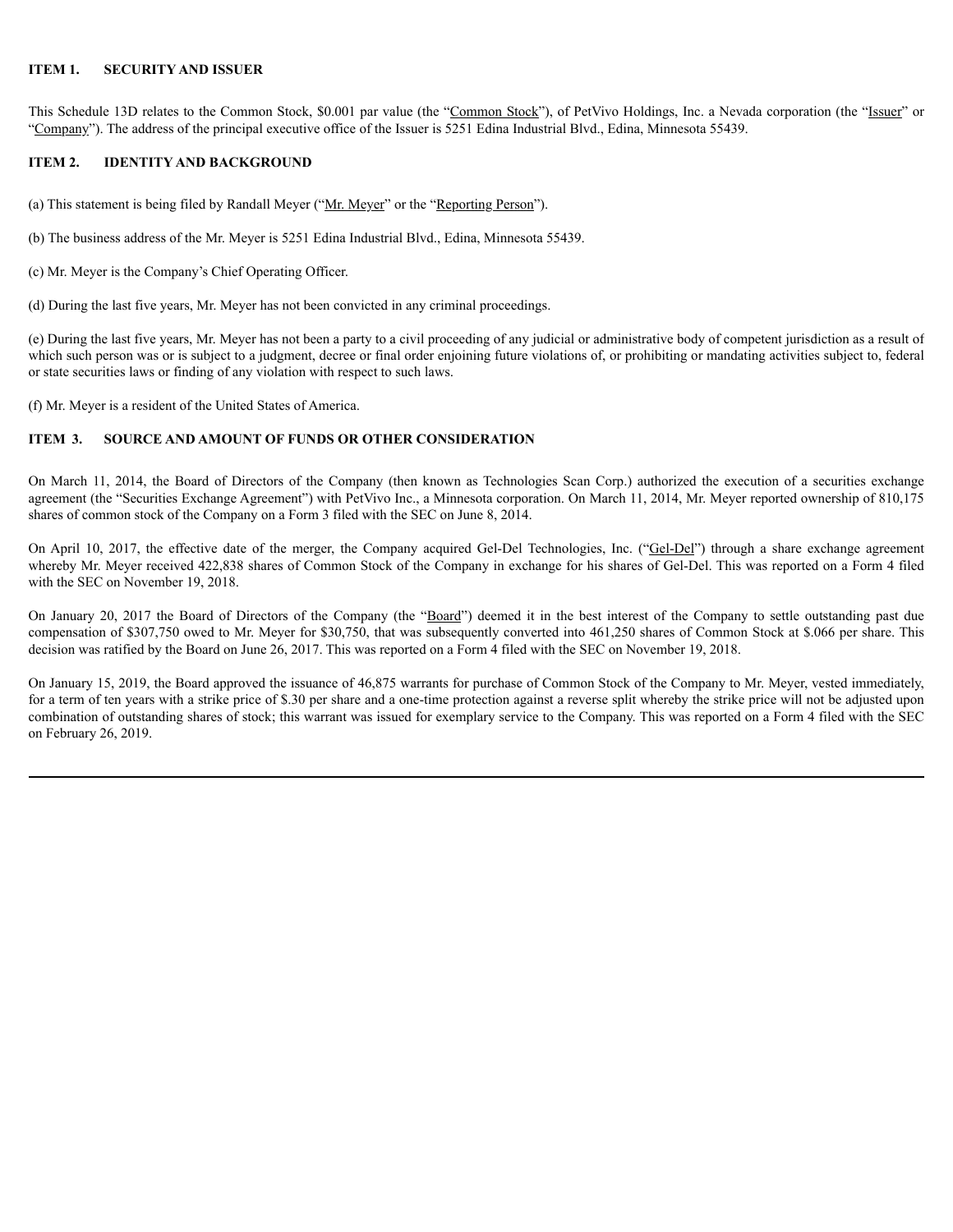On September 11, 2019, Mr. Meyer entered into a settlement agreement with the Company, whereby Mr. Meyer forgave \$191,936.28 in accrued compensation owed to him in exchange for 639,786 shares of Common Stock. In connection with this issuance, Mr. Dolan entered into a 3-year lock-up agreement whereby his sale or transfer of these securities is restricted. This was reported on a Form 4 filed with the SEC on October 7, 2019.

In November 2019, the Company effectuated a 10:9 reverse stock split.

On December 31, 2019, the Company granted warrants to purchase 4,852 shares of Common Stock to Mr. Meyer. This grant was in connection with accrued compensation of \$1,833.33 owed to Mr. Meyer during the three months ended 12/31/2019. Pursuant to a Board action this \$1,833.33 was converted into warrants at a rate of \$.47232 and grossed up 125%. This was reported on a Form 4 filed with the SEC on June 4, 2020.

On March 31, 2020, the Company granted warrants to purchase of 4,415 shares Common Stock of the Company to Mr. Meyer for various committee services. The warrants will be exercisable until March 31, 2025 at an exercise price of \$0.318 per share. This was reported on a Form 4 filed with the SEC on September 14, 2020.

On June 30, 2020, the Company granted warrants to purchase of 2,233 shares Common Stock of the Company to Mr. Meyer for various committee services. The warrants will be exercisable until June 30, 2025 at an exercise price of \$0.4 per share. This was reported on a Form 4 filed with the SEC on September 14, 2020.

On September 16, 2020, the Company issued 42,197 shares of Common Stock of the Company to Mr. Meyer for exemplary work performed on behalf of the Company. This was reported on a Form 4 that was filed with the SEC on September 22, 2020.

In December 2020, the Company effectuated a 1:4 reverse stock split.

On September 9, 2021, the Company granted Mr. Meyer 65,000 restricted stock units of the Company, which vest in three installments, with 1/3 vesting on March 31, 2022, 1/3 vesting on March 31, 2023, and 1/3 vesting on March 31, 2024. This was reported on a Form 4 that was filed with the SEC on September 10, 2021.

#### **ITEM 4. PURPOSE OF TRANSACTION**

Mr. Meyer acquired the securities of the Issuer for investment purposes and in connection with his service as an officer and member of the Board of the Issuer. In the future, depending on general market and economic conditions affecting the Issuer and other relevant factors, the Mr. Meyer may purchase additional securities of the Issuer or dispose of some or all of the securities he currently owns from time to time in open market transactions, private transactions or otherwise.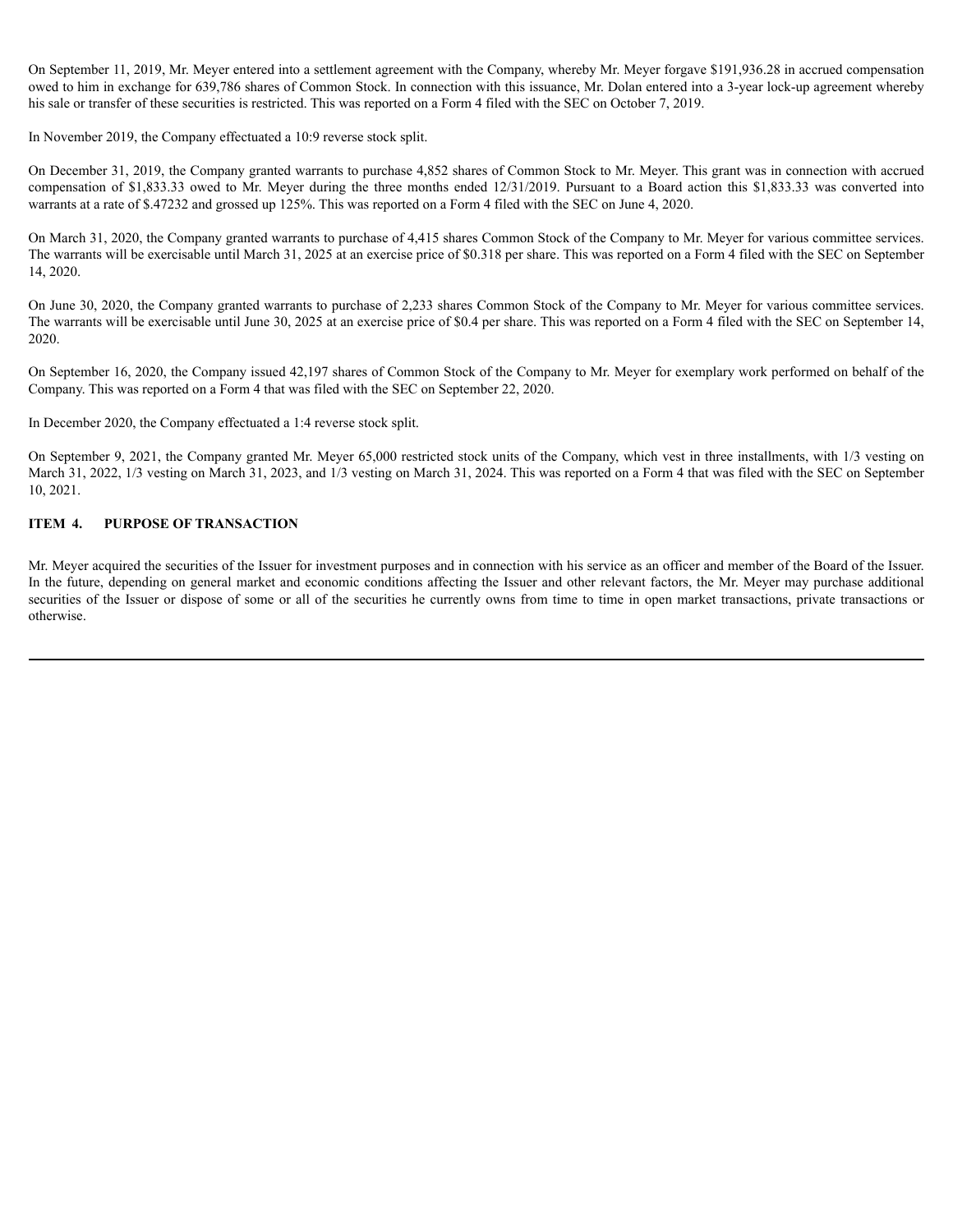Other than set forth above, Mr. Meyer does not have any other present plans or proposals that relate to or would result in any of the matters enumerated in paragraphs (a) through (j), inclusive, of item 4 of Schedule 13D, but reserve the right, based on all relevant factors and subject to applicable law, at any time and from time to time to review or reconsider his position, change his position, take other actions (including actions that could involve one or more of the types of transactions or have one or more of the results described in paragraphs (a) through (j) of Item 4 of Schedule 13D) or formulate and implement plans or proposals with respect to any of the foregoing.

#### **ITEM 5. INTEREST IN SECURITIES OF THE ISSUER**

- (a) Mr. Meyer owns beneficially owns 576,991 shares of Common Stock of the Company, consisting of (i) 563,568 shares of Common Stock held directly by Mr. Meyer and (ii) 13,423 shares of Common Stock that are issuable upon the exercise of warrants held by Mr. Meyer. As of the date of this filing, the shares of Common Stock beneficially owned by Mr. Meyer represents approximately 5.78% of the shares of Common Stock of the Company issued and outstanding.
- (b) Mr. Meyer has sole voting and dispositive power over all Common Stock beneficially owned by him.
- (c) Except for the issuances of the Issuer's shares and the transfer of certain warrants exercisable for the Issuer's shares described above in Items 3 and 4 above, there have been no transactions effected by the Reporting Persons in the shares of Common Stock of the Issuer during the preceding 60 days.
- (d) Not applicable.
- (e) Not applicable.

#### **ITEM 6. CONTRACTS, ARRANGEMENTS, UNDERSTANDINGS OR RELATIONSHIPS WITH RESPECT TO SECURITIES OF THE ISSUER**

Except as described herein, there are no contracts, arrangements, understandings or relationships (legal or otherwise) between the Reporting Person and any person with respect to any securities of the Issuer, including but not limited to transfer or voting of any other securities, finder's fees, joint ventures, loan or option arrangements, puts or calls, guarantees of profits, divisions of profits or loss, or the giving or withholding of proxies.

#### **ITEM 7. MATERIAL TO BE FILED AS EXHIBITS**

None.